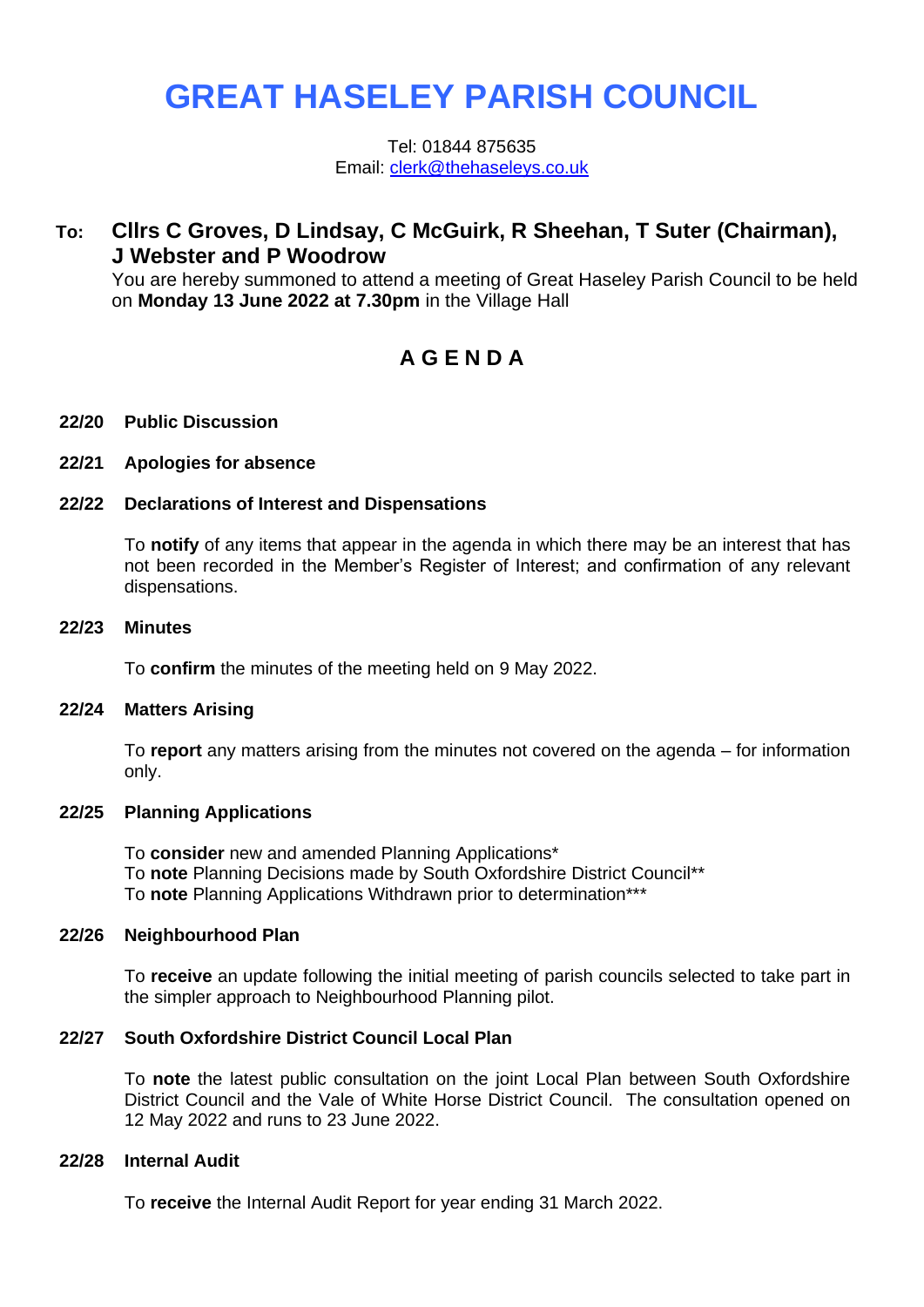#### **22/29 External Audit / Annual Governance & Accountability Return (AGAR) / End of Year Accounts 2021-22**

- a) To agree the Parish Council meets the requirements to certify itself as exempt from a limited assurance review under Section 9 of the Local Audit (Smaller Authorities) Regulations 2015 and signs page 3 of the AGAR.
- b) To **approve** Section 1, the Annual Governance Statement, on page 5 of the AGAR.
- c) To **receive** the Unaudited Financial Statements for the year ending 31 March 2022.
- d) To **approve** Section 2, the Accounting Statements 2021-22, on page 6 of the AGAR.

#### **22/30 Payments**

To **agree** the following cheques: £52.00 Shield Maintenance Ltd, £600.00 Ridgeway Rural Services.

#### **22/31 Financial Report**

To **receive** a report from the Responsible Financial Officer.

#### **22/32 Standing Orders & Financial Regulations**

To **review** Standing Orders / Financial Regulations.

#### **22/33 Code of Conduct**

To **note** that South Oxfordshire District Council and Vale of White Horse District Council adopted the new model Code of Conduct at their Annual Meetings held in May.

To **agree** that the Parish Council adopt the new Code of Conduct.

#### **22/34 Parish Communication**

To **agree** next steps regarding the continuation of The Haseley Updates and a new editorial team for The Haseleys.

#### **22/35 CPRE Oxfordshire - Call for County-wide Renewable Energy Strategy**

To **consider** a response to CPRE Oxfordshire's call for a properly thought-out strategy for the location of renewable energy.

#### **22/36 Public Art – s106 Funding**

To **receive** an update following the initial meeting of the working group.

#### **22/37 Wild Oxfordshire**

To **consider** whether the Parish Council should become a member of Wild Oxfordshire.

#### **22/38 Village Events**

To **agree** the process for organising village events.

### **22/39 Reports from Committees / County and District Councillors**